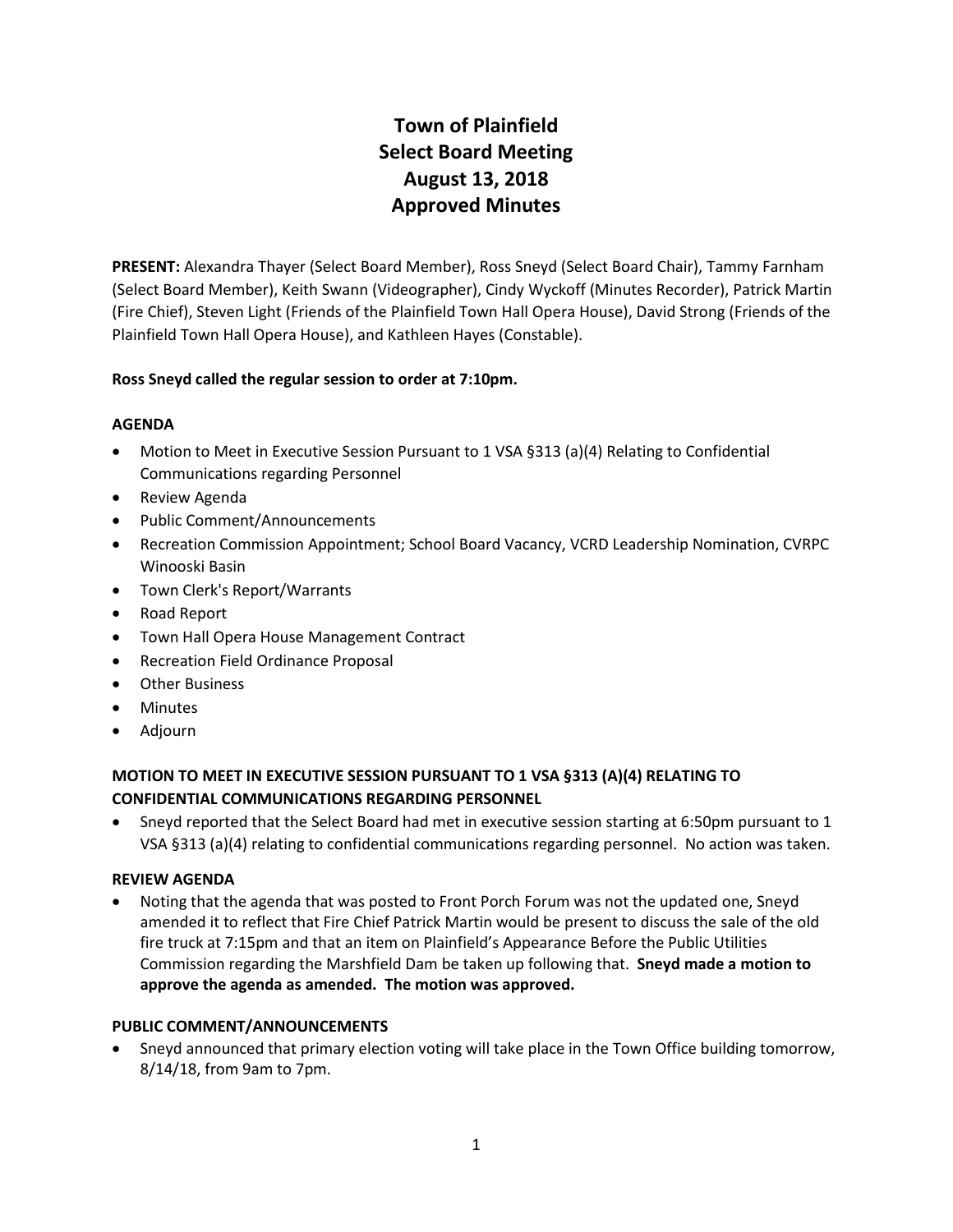- Sneyd announced that there is a meeting of the Old Home Days committee tomorrow, 8/14/18, from 4:30-6:00pm at the Town Office building.
- Sneyd announced that property taxes are due on 8/15/18.
- Alexandra Thayer noted that she learned from Town Clerk/Treasurer Linda Wells that it was a little less work for the Town Clerk's office if voters cast their ballots on election day rather than during the days leading up to the election.

## **SALE OF THE TOWN'S OLD FIRE TRUCK**

 Fire Chief Patrick Martin was present to discuss the sale of the Town's old fire truck, noting that he had received an offer on it. The fire truck is currently posted on a Randolph, Vermont-based used fire truck dealer's website and advertising streams for \$36,000. The dealer's fee is 10% of the truck's sale price when sold. Discussion followed on the current \$20,000 offer and the amount Martin should quote as a counter offer. **Sneyd made a motion to authorize Chief Martin to negotiate with the potential buyer on behalf of the Select Board and enter into an agreement for \$24,000 or more. The motion was approved.** Martin will keep the Select Board apprised of the result of this negotiation. Martin further stated that the new truck is now in service.

## **RECREATION COMMISSION APPOINTMENT; SCHOOL BOARD VACANCY, VCRD LEADERSHIP NOMINATION, CVRPC WINOOSKI BASIN**

- **Thayer made a motion to appoint Ben Youngbaer to the Recreation Committee. The motion was approved.**
- Sneyd noted that there is still an open position for a Plainfield representative to serve on the Twinfield School Board and encouraged people to apply for it.
- Sneyd reported that the Vermont Council on Rural Development (VCRD) is holding a day-long leadership summit in October and is looking for a nominee from every town to attend. Attendance would be free of charge for these individuals. VCRD would like to hear back from towns by the end of August. Sneyd will add this item to the agenda for the 8/27/18 Select Board meeting.
- Sneyd noted that the Central Vermont Regional Planning Commission is proposing a three-town meeting with Plainfield, Marshfield, and Cabot regarding Winooski River Basin Planning and is trying to set a date for the meeting. Sneyd proposed possibly meeting on 8/27/18 in lieu of the regularly scheduled Select Board meeting on that date, which both Thayer and Tammy Farnham supported; however, it was decided that members of the Select Board would respond with their availability to the various dates proposed for the three-town meeting.

#### **TOWN CLERK'S REPORT**

- Town Clerk/Treasurer Linda Wells was not present.
- **Sneyd made a motion to approve warrants of 7/25/18, 7/27/18, 7/27/18, 8/3/18, 8/3/18, 8/8/18, 8/10/18, and 8/17/18. The motion was approved.**
- **Sneyd made a motion to approve a single-vehicle truck permit for Farnham Excavating and Landscaping. The motion was approved.**

#### **PLAINFIELD'S ROLE IN A PUBLIC UTILITIES COMMISSION'S CASE REGARDING THE MARSHFIELD DAM**

 Sneyd noted that Michael Billingsley from the Hazard Mitigation Committee had approached Town Attorney James Jamele regarding Jamele representing Plainfield in the case regarding the Marshfield Dam in front of the Public Utilities Commission. Sneyd noted that it would cost a lot of money, that Jamele doesn't necessarily have expertise in this area, and that the decision should be made by the Select Board. Thayer agreed, noting that that a protocol needs to be established regardless of what